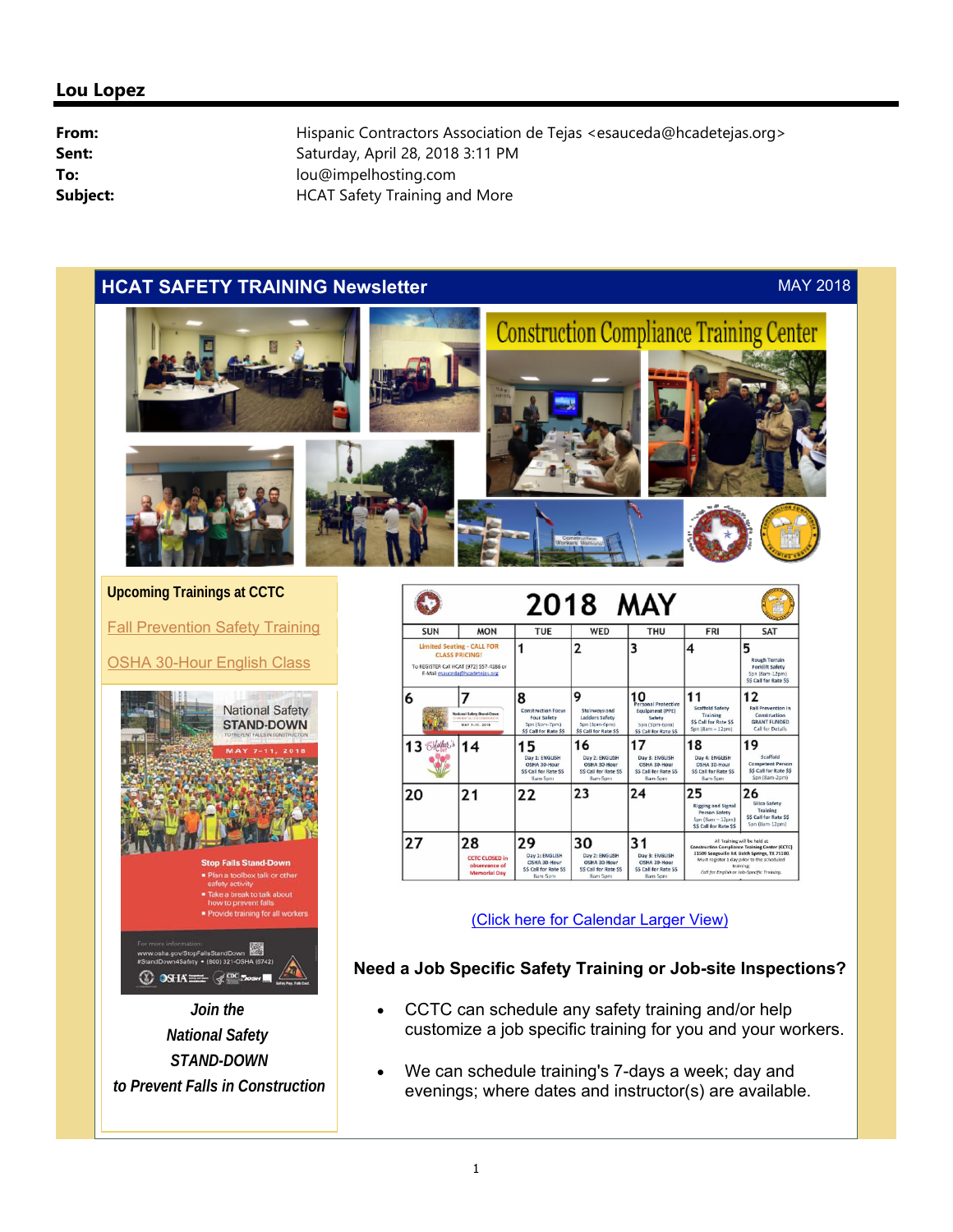# *May 7-11, 2018*

## *Click Here for More Information*

#### **Construction Compliance Training Center** (CCTC)

was established by *Compacion Foundation* and *The Hispanic Contractors Association de Tejas* and opened in April 2014 to train, educate, and address occupational safety and health problems within the constriction industry.

CCTC strives to provide the highest quality hands-on and classroom training possible. At times the demand for certified<br>workers exceeds training workers exceeds capacity, or is required in remote locations. In these situations, our mobile training providers can quickly provide the required training.









**CONTACT INFORMATION**

- Instructor can travel to your company or job-site for safety training and/or inspections.
- Assistance with OSHA Citations

# **GRANT FUNDED SAFETY TRAINING**



# **Fall Prevention in Construction (Scaffold; Ladders; Fall from Heights)**

This is a 4-hour fall prevention in construction safety training that includes hands-on fall prevention harness training. Training available in Spanish and English. A Certificate of Completion are provided at completion of training.

Training is provided at NO-COST, grant funded under the OSHA Susan Harwood Grant Training Program No. SH-31220-SH7.

> **SPANISH TRAINING Saturday, May 12, 2018 8am to 12pm**

# **REGISTER TODAY!!**

*(972) 557-4186 or esauceda@hcadetejas.org*

### **CLICK HERE FOR MORE INFORMATION ON THIS TRAINING**

For More information and/or to Schedule a Training **Call** (972) 557-4186 or **esauceda@hcadetejas.org**

**OSHA 30-Hour Construction Industry**



**OSHA 30-Hour Construction Industry**